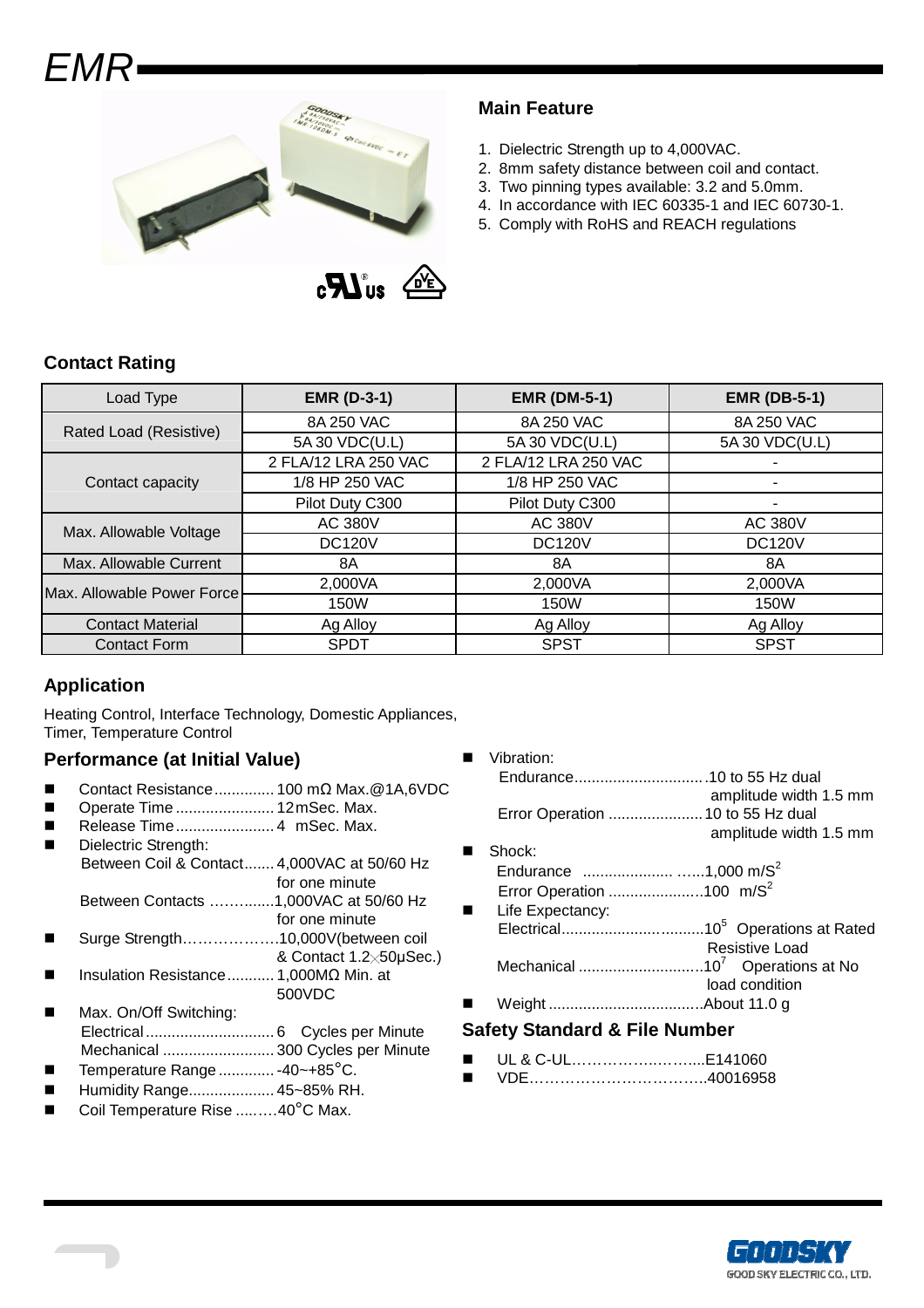EMR

ī

## **Coil Specification (at 20°C)**

| Coil Sensitivity | Nominal<br>Voltage (VDC) | <b>Nominal</b><br>Current (mA) | Coil Resistance<br>$(\Omega \pm 10\%)$ | Power<br>Consumption<br>(W) | Pull-In Voltage<br>(VDC)                               | Drop-Out<br>Voltage<br>(VDC) | Maximum<br>Allowable<br>Voltage (VDC) |
|------------------|--------------------------|--------------------------------|----------------------------------------|-----------------------------|--------------------------------------------------------|------------------------------|---------------------------------------|
| <b>EMR</b>       | 3                        | 73                             | 41                                     |                             | <b>EMR-D-3-1</b><br>80%Max<br>EMR-DM (B)-5-1<br>75%Max | 5%<br><b>Minimum</b>         | 135%                                  |
|                  | 5                        | 44.2                           | 113                                    |                             |                                                        |                              |                                       |
|                  | 6                        | 36.6                           | 164                                    |                             |                                                        |                              |                                       |
|                  | 9                        | 24.4                           | 368                                    | Abt. 0.22                   |                                                        |                              |                                       |
|                  | 12 <sup>°</sup>          | 18.3                           | 650                                    |                             |                                                        |                              |                                       |
|                  | 18                       | 12.2                           | 1.475                                  |                             |                                                        |                              |                                       |
|                  | 24                       | 9.2                            | 2,620                                  |                             |                                                        |                              |                                       |
|                  | 48                       | 5.2                            | 9,210                                  |                             |                                                        |                              |                                       |
|                  | 60                       | 3.7                            | 16,364                                 |                             |                                                        |                              |                                       |

## **Ordering Information**

| <b>EMR</b> | - 1 | 12 | D | М                            | - 3                         | G | - 1                       |                                                                                                      |
|------------|-----|----|---|------------------------------|-----------------------------|---|---------------------------|------------------------------------------------------------------------------------------------------|
|            |     |    |   | <b>Model Identification:</b> | <b>Revised Construction</b> |   |                           |                                                                                                      |
|            |     |    |   |                              |                             |   | <b>Contact Material:</b>  | Nil: AgNi<br>G: AgNi, Gilded<br>O: AgNi, Au Plated<br>N: AgSnO2<br>S: AgSnO2, Gilded                 |
|            |     |    |   |                              |                             |   | <b>Pinning Dimension:</b> | 3: Pinning 3.2mm<br>5: Pinning 5.0mm                                                                 |
|            |     |    |   |                              |                             |   | <b>Contact From:</b>      | Nil: One Form C (Pinning 3.2 mm)<br>M: One Form A (Pinning 5.0 mm)<br>B: One Form B (Pinning 5.0 mm) |
|            |     |    |   |                              |                             |   | <b>Coil Sensitivity:</b>  | <b>D:</b> Standard DC                                                                                |
|            |     |    |   |                              |                             |   | <b>Coil Voltage:</b>      | 03: 3V, 05: 5V, 06: 6V, 09: 9V, 12: 12V,<br>18: 18V, 24: 24V, 48: 48V, 60: 60V                       |
|            |     |    |   |                              |                             |   | <b>Number of Pole:</b>    | 1: One Pole                                                                                          |
|            |     |    |   |                              |                             |   | Type:                     | <b>EMR</b>                                                                                           |

## **Classification**

| Model            | <b>EMR</b>                    |                                         |                                |  |  |  |
|------------------|-------------------------------|-----------------------------------------|--------------------------------|--|--|--|
| Coil Sensitivity | Standard DC                   |                                         |                                |  |  |  |
| Contact Form     |                               | 1Α                                      | 1Β                             |  |  |  |
| Wash Tight       | $EMR-1 \Box \Box D-3 \Box -1$ | $EMR-1 \square \square DM-5 \square -1$ | $EMR-1 \Box \Box DB-5 \Box -1$ |  |  |  |

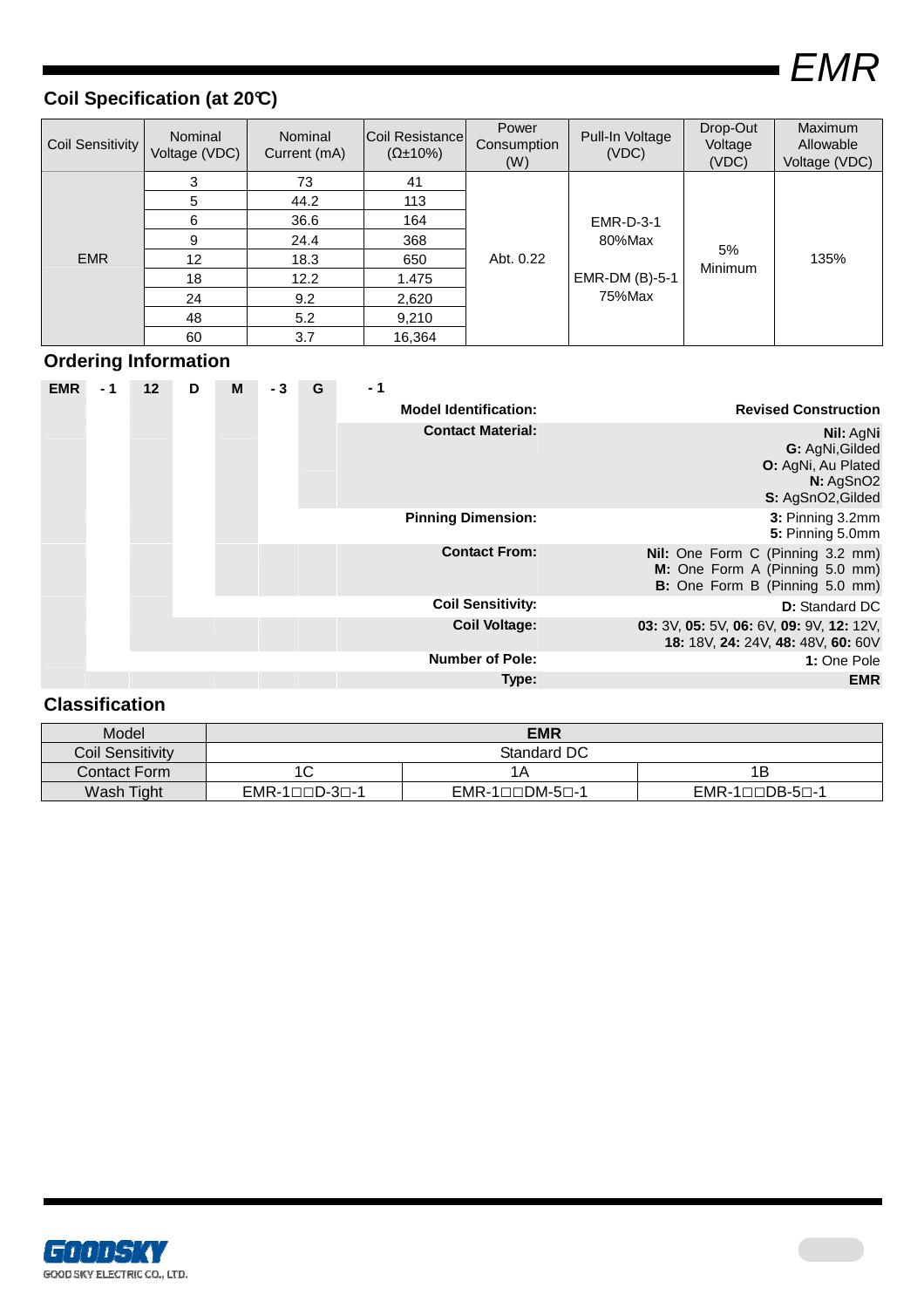EMR

Dimension ( $\leq$  5mm $\pm$  0.2mm, > 5mm  $\pm$  0.3mm, the tolerance of PCB thru hole: +0.1mm)

## **EMR-D-3-1**



#### **EMR-DM-5-1**









P.C.B Layout BOTTOM VIEW

**EMR-DB-5-1**









P.C.B Layout BOTTOM VIEW